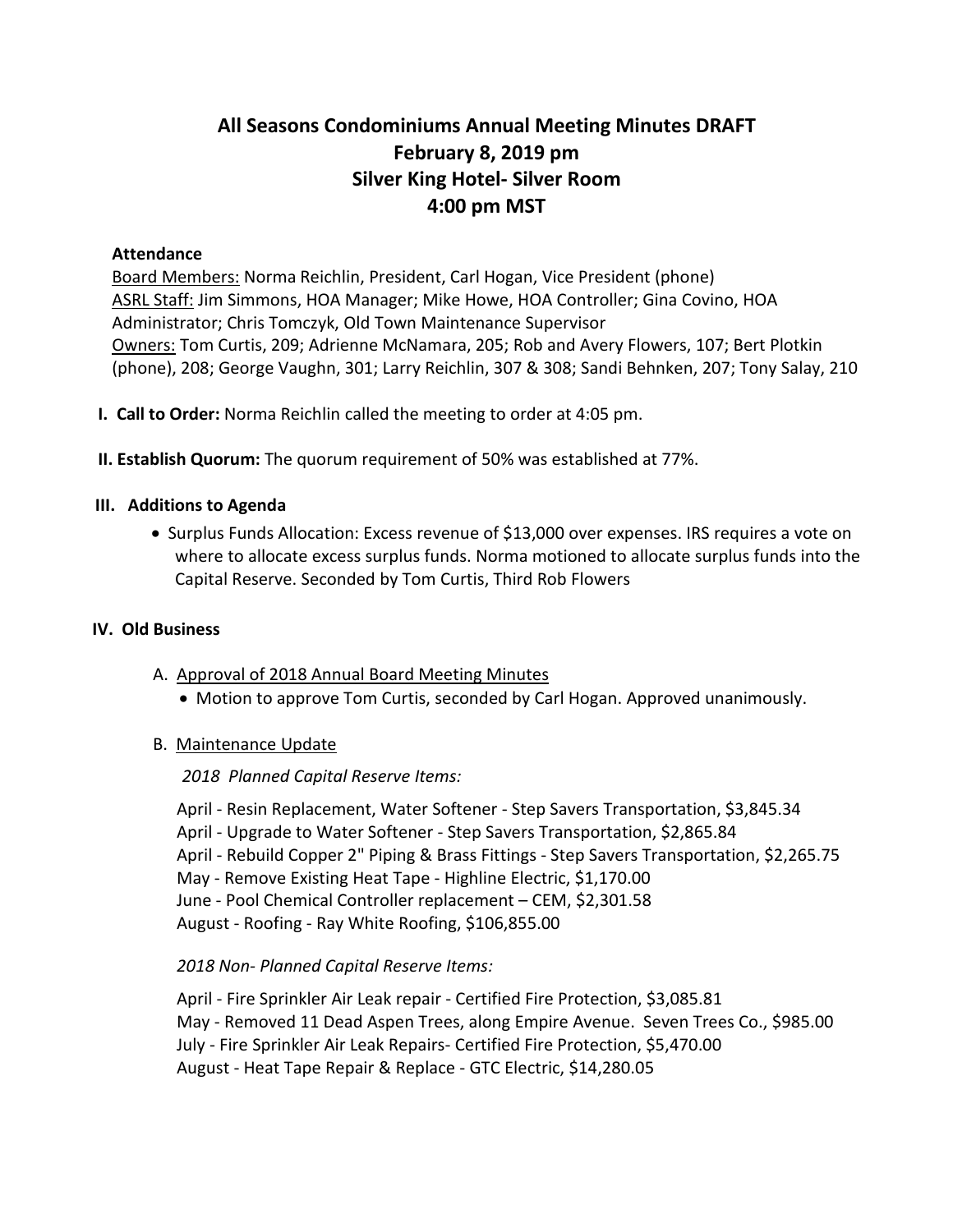August - Additional dumpster for Roofing Project, \$253.98

*2018 Unplanned R&M Electrical/Mechanical Items From Operating Budget:*

March - New fire alarm and install - Certified Fire Protection, \$588.00 April - Fire Alarm Replacement - Certified Fire Protection, \$493.66 August - Trim Trees at Pool area - Wasatch Arborists, \$950.00 December - Fire Sprinkler Air Leak - Certified Fire Protection, \$634.04 2019 January- Porte cochere, \$0.00 covered by Canyons Transportation Insurance

- Will be repaired in Spring (Structural Engineer and Contractor)
- Homeowner requesting insulation be added on his expense when porte cochere is being repaired.

## C. Review of 2018 Budget

We ended 2018 very close to the budget. Revenues exceeded expenses by \$1,321.59.

- 2018 total income was \$194,809.93 compared to a 2018 budget of \$195,220.
- Unanticipated legal fees for the Rules and Regulations and roofing contract were \$1,707.50
- Insurance: unfavorable overage of \$13,864 to a budget of \$12,584. This is due to property coverage increasing from \$14.5 million to \$20 million dollars and a steep increase in insurance rates. Jim Simmons and the Board will review insurance coverage and carriers.
- Fire sprinkler repair exceeded budget by \$1,187.66.
- Landscape expenses exceeded budget by \$2,368.14 due to tree removal
- Snow removal was below budget
- Water rates increased in Park City/Summit County and our water usage was up. Water expense exceeded budget by \$1,992. Homeowners were asked to check their units to make sure toilets are not running continuously.

## **V. New Business**

- A. 2019 HOA Operating Budget
- The Board recommended 2% dues increase to offset the anticipated increase in expenses
	- The 2019 Insurance premium of \$19,850 was much higher than anticipated and not reflected accurately in the 2019 budget. All Seasons will discuss with American Insurance and shop around for new options-more affordable coverage.
	- Housekeeping expense is expected to increase over 2018 by 25%. Housekeeping was below budget in 2018 due to staffing shortages.
	- Supplies are budgeted to increase by 6.7%.
	- Repairs & Maintenance are projected to increase by 1.3%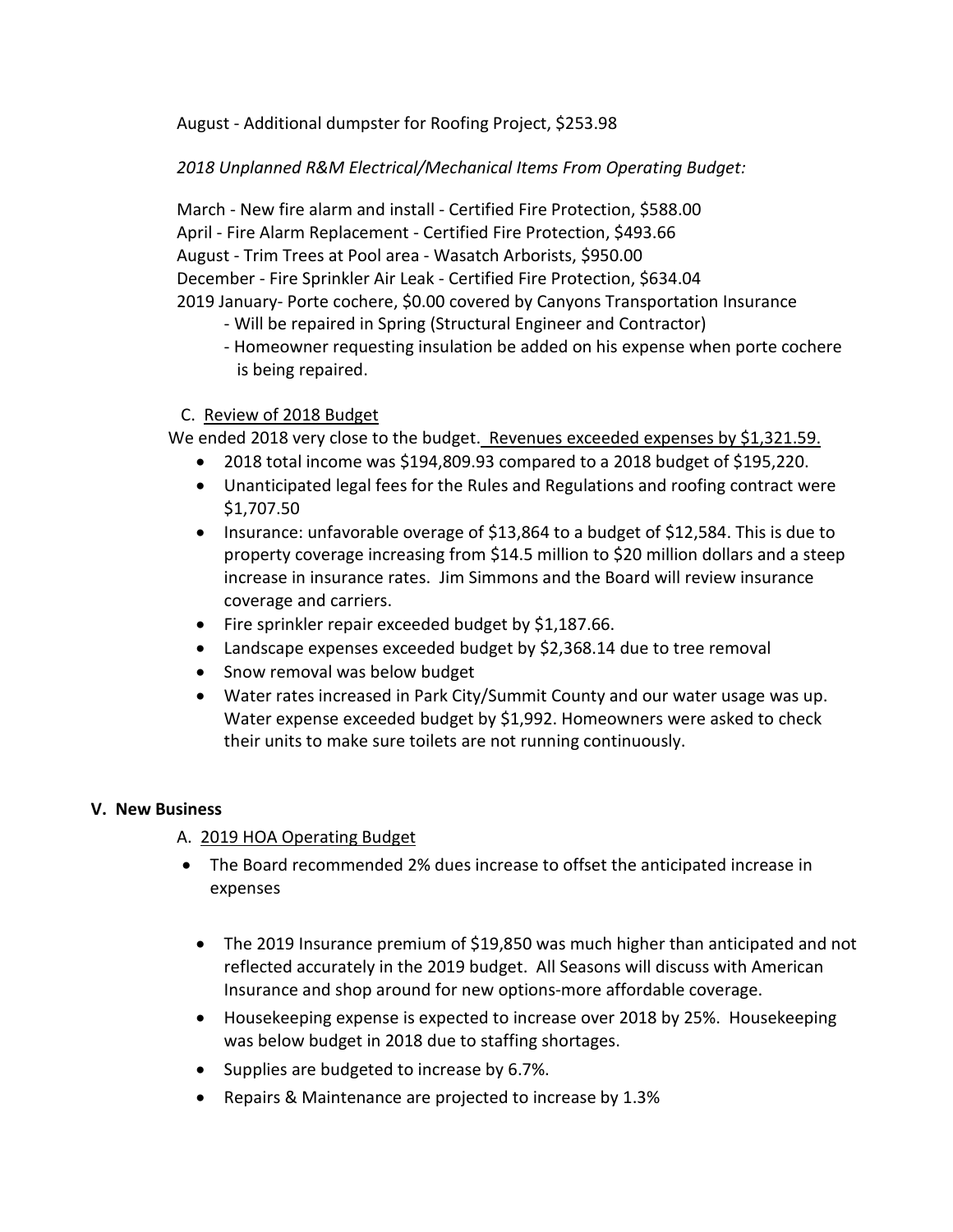- Utilities are projected to increase by 8.26%, primarily driven by water prices.
- All Seasons will research and present an upgraded internet/cable bundle package that doesn't include a telephone land line (depending on how many homeowners use landline telephones.)
- Survey poll will be going out to collect data if homeowners want to have a common internet/cable service or have individual internet/cable unit services. In addition to inquiring if homeowners use their telephone landlines.
- Jim Simmons will contact I.T. to get more details on the current service: speed, access points, switches and available fiber options. Jim will discuss with Burt Poltkin.
- 3 Fiber product providers in Park City: Comcast, CenturyLink and All West
- Total 2019 budgeted expense are \$198,805.08

# B. 2019 Capital Projects

- Asphalt and masonry repairs are budgeted for \$6,000
- Painting, \$69, 084. This is a top priority. The siding is beginning to cup and rot in places. A committee will be formed to pick out a paint color.
- Pool Upgrade, \$7,500.

 - cracks/re-plastering, no diving signs, replacing pool lock with something that doesn't require a key to exit the pool.

- Deck Repairs, \$12,00: staining original redwood and restoring the brackets/hangers on the posts. The third-floor deck is in the worst shape. Will hire an engineer to review the structural integrity of the deck and make recommendations.
- Heat Tape repair, \$1,942
- Sprinkler Pipe Replacement, \$5,000
- Total Estimated 2019 capital spending is \$101,526
- The 2019 HOA Budget was sent to homeowners via email in December 2018. It is also available on the All Seasons Resort Lodging website and homeowner portal.

## C. 2019 Special Assessment

- The Board suggested a \$90,000 Special Assessment to increase the capital reserve fund and cover the painting of the building. The amount of individual assessments will vary depending on the size of each unit but will average about \$3,500 per unit, dependent on the size of your unit. The special assessment will be divided into two payments. The Board is deciding on the timing of these payments.
- The Board will meet this summer with Chris to walk the property to review all of the needed repairs. Norma Reichlin will send out an invitation to owners if they would like to attend.